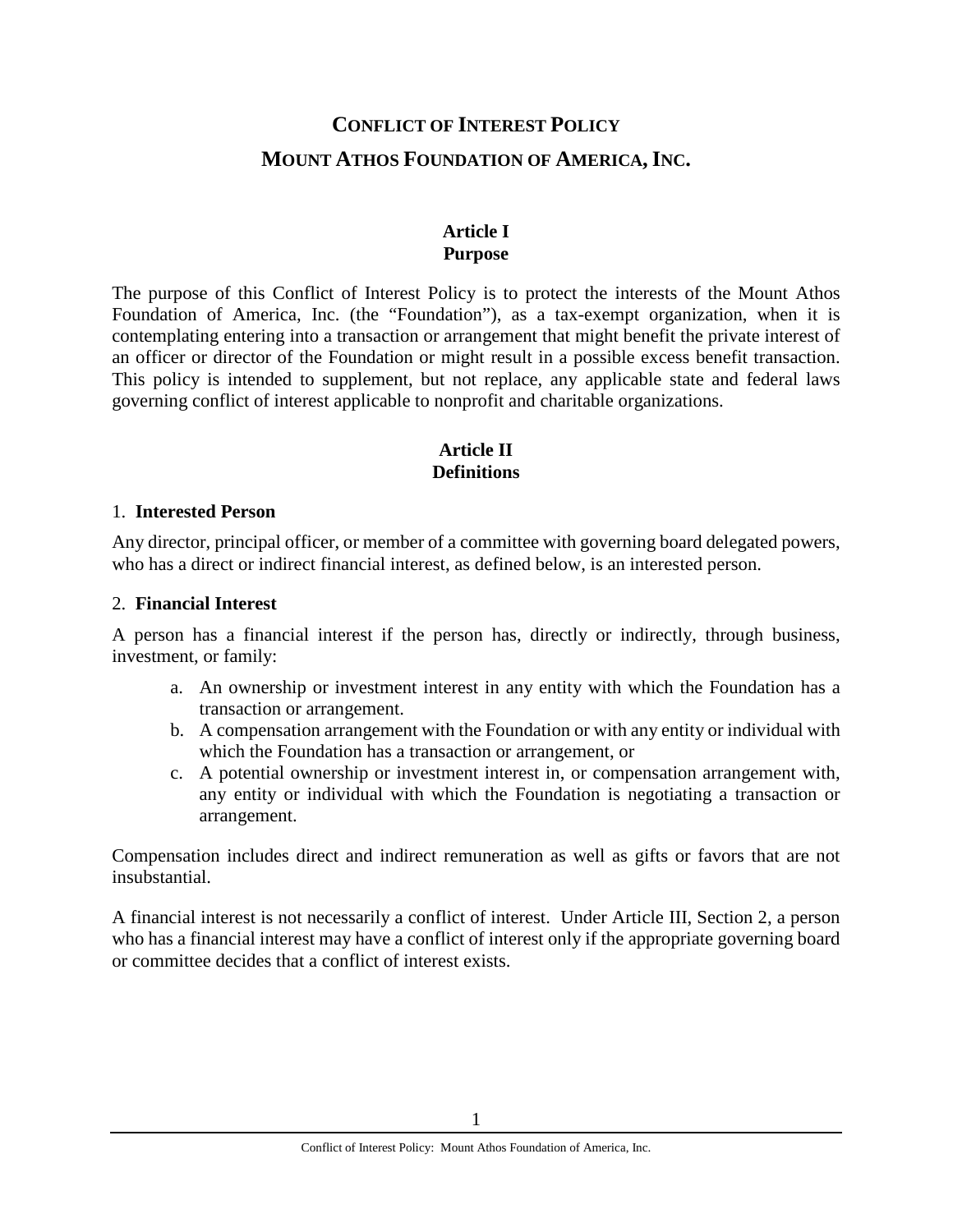## **Article III Procedures**

## 1. **Duty to Disclose**

In connection with any actual or possible conflict of interest, an interested person must disclose the existence of the financial interest and be given the opportunity to disclose all material facts to the directors and members of committees with governing board delegated powers considering the proposed transaction or arrangement.

## 2. **Determining Whether a Conflict of Interest Exists**

After disclosure of the financial interest and all material facts, and after any discussion with the interested person, he/she shall leave the governing board or committee meeting while the determination of a conflict of interest is discussed and voted upon. The remaining board or committee members shall decide if a conflict of interest exists.

## 3. **Procedures for Addressing the Conflict of Interest**

- a. An interested person may make a presentation at the governing board or committee meeting, but after the presentation, he/she shall leave the meeting during the discussion of, and the vote on, the transaction or arrangement involving the possible conflict of interest.
- b. The chairperson of the governing board or committee shall, if appropriate, appoint a disinterested person or committee to investigate alternatives to the proposed transaction or arrangement.
- c. After exercising due diligence, the governing board or committee shall determine whether the Foundation can obtain with reasonable efforts a more advantageous transaction or arrangement from a person or entity that would not give rise to a conflict of interest.
- d. If a more advantageous transaction or arrangement is not reasonably possible under circumstances not producing a conflict of interest, the governing board or committee shall determine by a majority vote of the disinterested directors whether the transaction or arrangement is in the Foundation's best interest, for its own benefit, and whether it is fair and reasonable. In conformity with the above determination it shall make its decision as to whether to enter into the transaction or arrangement.

## 4. **Violations of the Conflicts of Interest Policy**

- a. If the governing board or committee has reasonable cause to believe a member has failed to disclose actual or possible conflicts of interest, it shall inform the member of the basis for such belief and afford the member an opportunity to explain the alleged failure to disclose.
- b. If, after hearing the member's response and after making further investigation as warranted by the circumstances, the governing board or committee determines the member has failed to disclose an actual or possible conflict of interest, it shall take appropriate disciplinary and corrective action.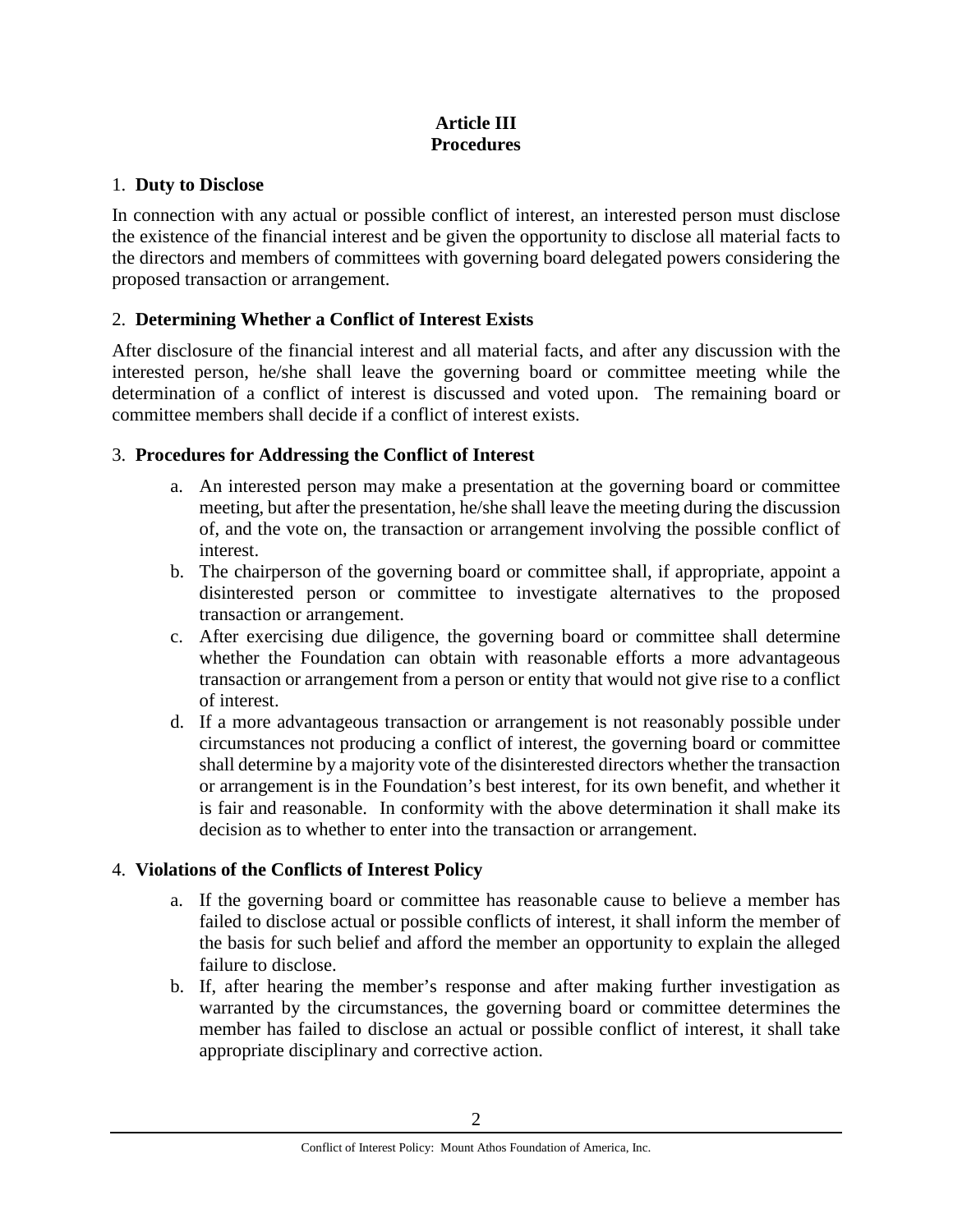### **Article IV Records of Proceedings**

The minutes of the governing board and all committees with board delegated powers shall contain:

- a. The names of the persons who disclosed or otherwise were found to have a financial interest in connection with an actual or possible conflict of interest, the nature of the financial interest, any action taken to determine whether a conflict of interest was present, and the governing board's or committee's decision as to whether a conflict of interest in fact existed.
- b. The names of the persons who were present for discussions and votes relating to the transaction or arrangement, the content of the discussion, including any alternatives to the proposed transaction or arrangement, and a record of any votes taken in connection with the proceedings.

### **Article V Compensation**

- a. A voting member of the governing board who receives compensation, directly or indirectly, from the Foundation for services is precluded from voting on matters pertaining to that member's compensation.
- b. A voting member of any committee whose jurisdiction includes compensation matters and who receives compensation, directly or indirectly, from the Foundation for services is precluded from voting on matters pertaining to that member's compensation.
- c. No voting member of the governing board or any committee whose jurisdiction includes compensation matters and who receives compensation, directly or indirectly, from the Foundation, either individually or collectively, is prohibited from providing information to any committee regarding compensation.

#### **Article VI Annual Statements**

Each director, principal officer and member of a committee with governing board delegated powers shall annually sign a statement which affirms such person:

- a. Has received a copy of the Conflict of Interest Policy,
- b. Has read and understands the Policy,
- c. Has agreed to comply with the Policy, and
- d. Understands the Foundation is charitable and in order to maintain its federal tax exemption it must engage primarily in activities which accomplish one or more of its tax-exempt purposes.